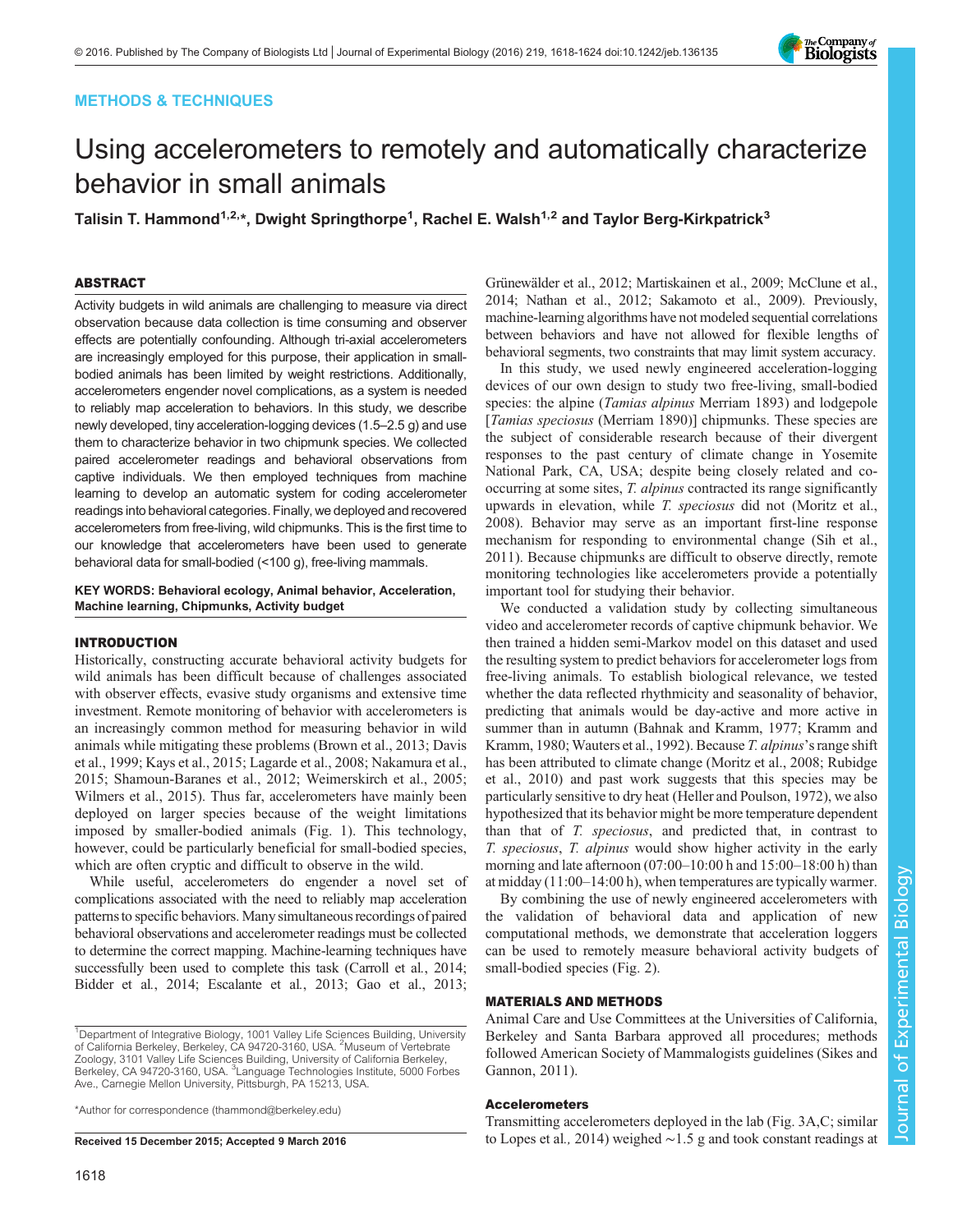<span id="page-1-0"></span>

Fig. 1. Plot and histograms of focal species and accelerometer mass in previous behavioral studies employing accelerometers. Non-exhaustive literature searches using Web of Science [search terms: TOPIC: (accelerometer animal behavior) AND TOPIC: (wild OR field OR "free living")] and Google Scholar [accelerometer AND "animal behavior" AND (wild OR field OR "free ranging" OR "free roaming" OR "free living") −dairy −cattle −cow] were conducted. Studies on domesticated animals and captive/trained animals housed in non-naturalistic environments were excluded. Where possible, species mass provided in each paper was used; otherwise, values from Animal Diversity Web [\(https://animaldiversity.ummz.umich.edu/](https://animaldiversity.ummz.umich.edu/)) and peer-reviewed publications were used. Accelerometer mass listed in the paper was used when available; otherwise, if make and model were provided, we located mass online if possible. In cases where the device mass included the weight of GPS or VHF technology, we did not include that study in A and B. Studies that included >1 accelerometer model or species are shown a corresponding number of times. (A) Relationship between species and accelerometer mass in selected literature (N=61 papers). (B) Histogram showing the distribution of accelerometer mass in selected literature (N=61 papers). (C) Histogram showing the distribution of focal species mass in studies employing accelerometers (N=104 papers). Species/accelerometers from this study are indicated by filled circles/bars. Note the log scale for the x-axis in A–C and the y-axis in A.

200 Hz. For machine learning, data were down-sampled to 20 Hz per axis, the lowest sampling frequency that resulted in negligible decreases in machine-learning accuracy.

Logging accelerometers, made of similar parts, were deployed in the field ([Fig. 3B](#page-2-0)). Devices weighed ∼1.5–2.5 g (depending on battery; mass includes battery and weather proofing) and were composed of an ATtiny13 microcontroller (Atmel Corp., San Jose, CA, USA), an MPU-9250 6-axis inertial measurement unit (Invensense, San Jose, CA, USA), MR25H40 magnetoresistive memory (Everspin, Chandler, AZ, USA) and a lithium-polymer battery (Powerstream, Orem, UT, USA). Including housing, tags represented ∼3.5–5% of the study species' body mass. Devices were programmed to record only tri-axial acceleration at 20 Hz per axis for 10 s, with 15 min between each 10 s sample. This regime allowed for ∼4.5 days of data to be collected before the memory was filled; because we expected to re-capture animals after 2–5 days (based on glue longevity), this allowed data collection throughout the anticipated sampling period.

## Captive studies

Both chipmunk species were live-trapped in Inyo National Forest, CA, USA, transported to the Sierra Nevada Aquatic Research Laboratory (Mammoth Lakes, CA, USA), and housed as described in [Hammond et al. \(2015\).](#page-5-0)

For each trial, a transmitting accelerometer was glued (Duo Eyelash Adhesive, American International Industries, Commerce, CA, USA) to the focal animal and activated at the same time as a camera used to film the subject's behavior. Each study animal was placed in an opaque, Plexiglas arena (∼9×61×61 cm), with aspen shavings, large rocks, sticks, food and water. A secondary, runway arena (244×30×30 cm) made of polypropylene lined with mesh flooring for traction was used to capture longer distance running behaviors. Animals were filmed in arenas while accelerometers transmitted data. Approximately 28 h of synchronous accelerometer and video data were collected from 7 T. alpinus (3 females, 4 males) and 11 T. speciosus (7 females, 4 males). Videos were scored according to an ethogram (Table 1). Behavioral scores were time matched to accelerometer readings to generate annotated acceleration datasets.

### Feature extraction

We extracted several feature types from each behavioral segment (see 'Hidden semi-Markov model', below, for definition of segment). We extracted mean, variance, minimum and maximum from both the actual and the absolute values of each of the three accelerometer axes

|  |  |  | Table 1. Behavioral categories |  |
|--|--|--|--------------------------------|--|
|  |  |  |                                |  |
|  |  |  |                                |  |
|  |  |  |                                |  |

| Behavior        | 5                                 | $\overline{4}$ | 3     | $\overline{2}$ |
|-----------------|-----------------------------------|----------------|-------|----------------|
| Sitting         |                                   |                |       |                |
| Standing        | Still $(N=2348, 12.6)$            |                |       |                |
| Lying           |                                   |                |       |                |
| Walking         |                                   |                |       |                |
| Running         | Locomotion $(N=6364, 3.24)$       |                |       |                |
| Jumping         |                                   |                |       |                |
| Climbing        |                                   |                |       |                |
| Moving in place |                                   |                |       |                |
| Nesting         |                                   |                | Not   |                |
| Scratching      | In-place movement $(N=3081, 8.5)$ |                | still |                |
| Drinking        |                                   |                |       |                |
| Digging         |                                   |                |       |                |
| Rubbing         |                                   |                |       |                |
| Eating          | Eating $(N=199, 0.93)$            |                |       |                |
| Grooming        | Grooming $(N=515, 2.72)$          |                |       |                |

Manually scored behavioral labels (left column) were collapsed into two, three, four or five broad behavioral categories for the machine-learning training. Sample size (number of instances, number of hours) for each behavior is listed.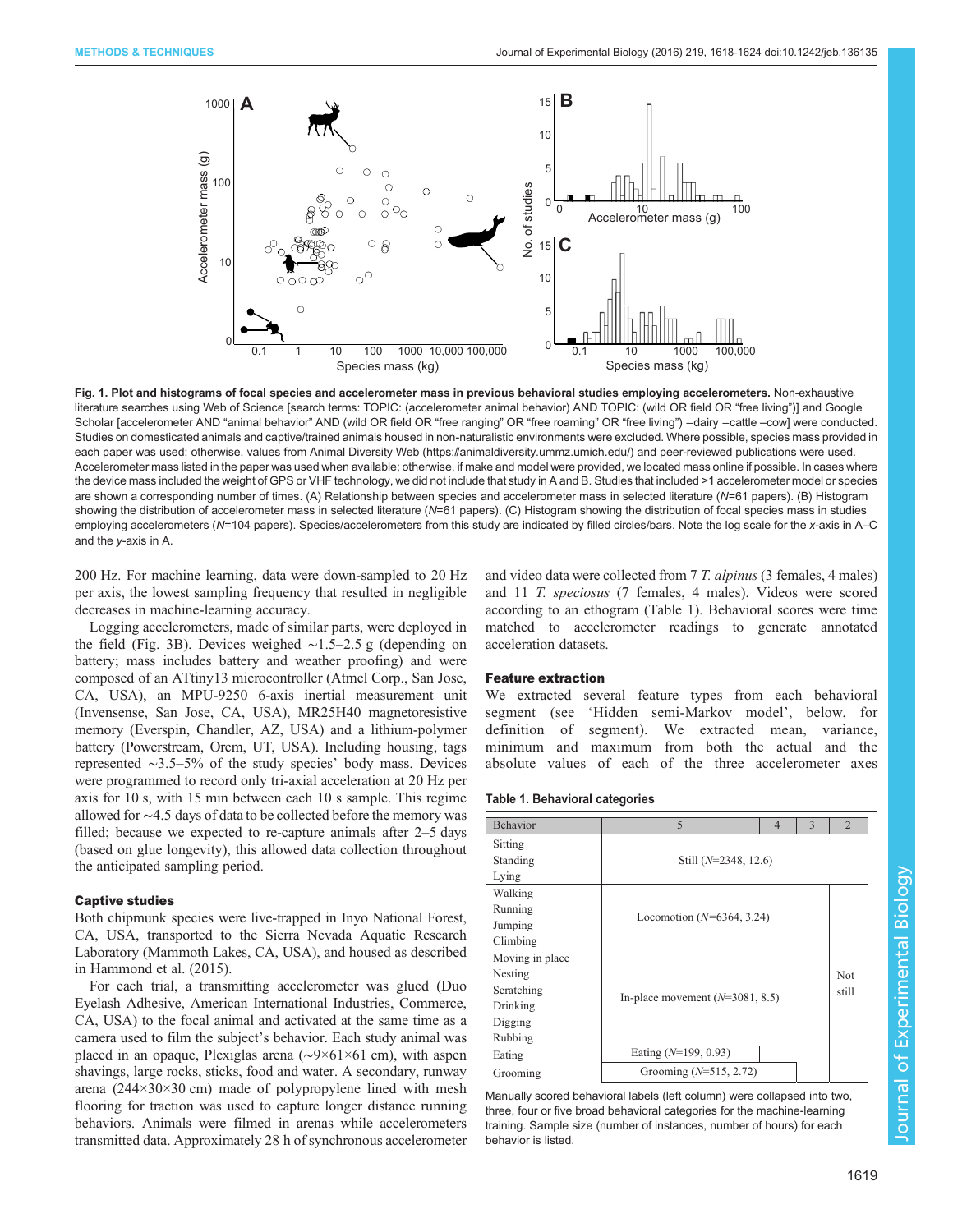<span id="page-2-0"></span>

Fig. 2. Flow-chart of the successful method for validating and applying accelerometers. Captive animals were filmed while they were wearing accelerometers. After manually scoring film footage with behaviors, accelerometer and behavioral datasets were linked to generate labeled accelerometer data from which features (summary statistics, spectral features, etc.) were extracted. Machine learning was trained on features for all individuals except one, and then was tested on that individual. Accuracy was calculated for that individual, and then the procedure was repeated for all individuals and an average accuracy was calculated. Once a suitably accurate system was generated, it was applied to unlabeled accelerometer data collected from unobserved wild animals to generate automatically labeled behavioral activity budgets.

(separately for each axis), and from the sequence of magnitudes of the vector of all three acceleration axes (together). We extracted covariance features for each pair of axes. From the sequence of acceleration vector magnitudes, we also extracted spectral features derived from the lowest eight components of an averaged sliding Fourier magnitude spectrum with a window size of 16 frames.

#### Hidden semi-Markov model

To map behaviors to accelerometer output, we used a hidden semi-Markov model (HSMM; [Levinson, 1986](#page-5-0); [Jelinek, 1998\)](#page-5-0), a structured predictor that jointly scores entire sequences of behavioral labels and segmentations. The HSMM uses additional features identifying transitions between and lengths of individual behaviors. It is a structured extension of the support vector machine (SVM), capable of learning longer range correlations. Let  $x$  be the full sequence of input accelerometer frames and let  $x_{tr}$  be the segment of frames between times t and r. Let  $y=[(l_1,t_1,r_1),(l_2,t_2,r_2),...]$  be a behavioral labeling of x where  $l_i$  denotes the label of the *i*th segment, while  $t_i$  and  $r_i$ denote the start and end frames of the ith segment, respectively. The predicted behavioral labeling under our model is:

$$
\hat{y}(x) = \operatorname{argmax}_{y \in Y(x)}[\operatorname{score}(y, x; w)]. \tag{1}
$$



Fig. 3. Transmitting and logging accelerometers. (A) Transmitting accelerometer used in captive studies. (B) Logging accelerometer used in field studies. (C) Captive Tamias speciosus wearing an accelerometer.

 $Y(x)$  denotes the set of all possible valid segmentations and labeling of x. The score our model assigns to each possible labeling is parameterized by w, a vector of weights, written as:

$$
Score(y, x; w) = \overbrace{\left(\sum_{i=1}^{size(y)} w^{T} f(l_{i}, x_{t_{i}:r_{i}})\right)}^{Segment features} + \overbrace{\left(\sum_{i=1}^{size(y)-1} w^{T} g(l_{i}, l_{i+1})\right)}^{Transition features}.
$$
\n(2)

The model score decomposes into two types of potential function that score (1) individual labels assigned to individual segments or (2) transitions between neighboring labels. Each potential is a sum of weighted features. The segment feature function, f, characterizes segments of the input paired with a particular label. This differs from a Markov model, which only incorporates features on individual frames. The transition feature function, g, captures sequential dependences between behavioral labels.

Training a structured predictor involves choosing parameter  $w$  to optimize the value of a learning objective on training data. We used a structured SVM objective [\(Taskar et al., 2005; Tsochantaridis](#page-5-0) [et al., 2004](#page-5-0)) optimized with stochastic subgradient descent [\(Kummerfeld et al](#page-5-0)., 2015). Our implementation used a structured prediction library ([Kummerfeld et al., 2015](#page-5-0)) available at [https://](https://github.com/tberg12/murphy.git) [github.com/tberg12/murphy.git](https://github.com/tberg12/murphy.git); all models evaluated here were built on this framework (available upon request). Training was relatively fast, with the most complex model training in <15 min.

## Compared predictive models

We developed two additional systems as points of comparison for the HSSM. The first was an SVM, a machine-learning method that has been used in past behavioral studies (e.g. [Nathan et al](#page-5-0)., 2012; [Campbell et al., 2013](#page-5-0)). With this classifier, we predicted behaviors by dividing the accelerometer output into a series of 4 s fixed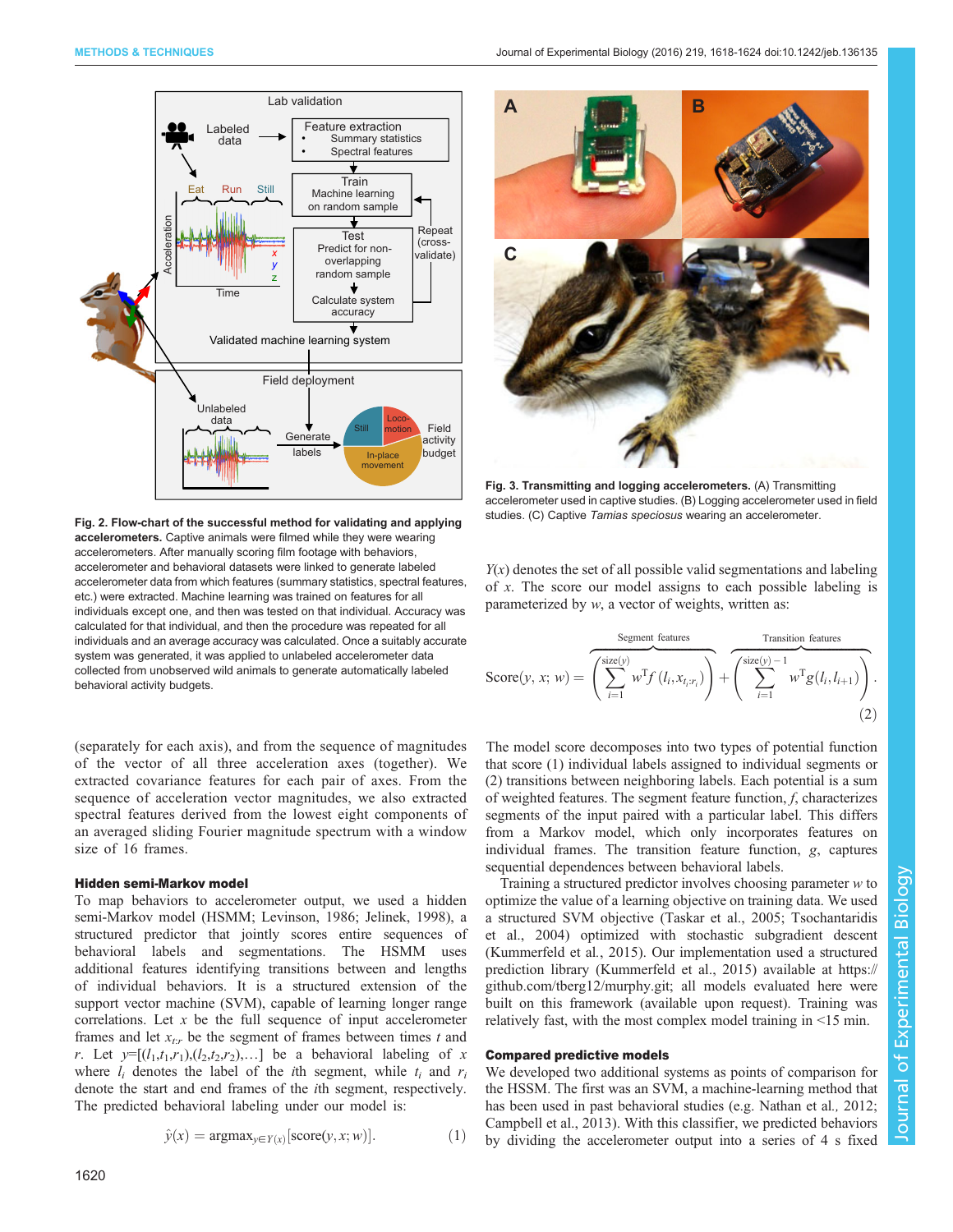#### Table 2. Accuracy, precision and recall for baseline versus machine-learning systems

|      |   | No. of categories |            |             |             |            |             |           |            |             |                |            |             |
|------|---|-------------------|------------|-------------|-------------|------------|-------------|-----------|------------|-------------|----------------|------------|-------------|
|      |   | 5                 |            |             | 4           |            |             | 3         |            |             | $\overline{2}$ |            |             |
| Acc. |   | <b>BL</b>         | <b>SVM</b> | <b>HSMM</b> | <b>BL</b>   | <b>SVM</b> | <b>HSMM</b> | <b>BL</b> | <b>SVM</b> | <b>HSMM</b> | <b>BL</b>      | <b>SVM</b> | <b>HSMM</b> |
|      |   | 0.580             | 0.710      | 0.733       | 0.582       | 0.717      | 0.735       | 0.603     | 0.809      | 0.816       | 0.679          | 0.898      | 0.899       |
| S    | P | 0.638             | 0.885      | 0.901       | 0.638       | 0.899      | 0.916       | 0.638     | 0.915      | 0.944       | 0.638          | 0.949      | 0.972       |
|      | R | 0.876             | 0.894      | 0.901       | 0.876       | 0.884      | 0.891       | 0.876     | 0.870      | 0.853       | 0.876          | 0.846      | 0.827       |
| L    | P | 0.568             | 0.568      | 0.577       | 0.568       | 0.560      | 0.567       | 0.568     | 0.566      | 0.577       |                |            |             |
|      | R | 0.465             | 0.486      | 0.514       | 0.465       | 0.547      | 0.579       | 0.465     | 0.546      | 0.571       |                |            |             |
| IM   | P | 0.361             | 0.520      | 0.540       |             |            |             |           |            |             |                |            |             |
|      | R | 0.326             | 0.544      | 0.543       | 0.375       | 0.528      | 0.562       |           |            |             | 0.779          | 0.853      | 0.841       |
| E    | P | <b>NA</b>         | 0.302      | 0.370       | 0.284       | 0.496      | 0.481       | 0.492     | 0.754      | 0.745       | 0.467          | 0.952      | 0.975       |
|      | R | 0                 | 0.307      | 0.206       |             |            |             | 0.254     | 0.819      | 0.855       |                |            |             |
| G    | P | <b>NA</b>         | 0.531      | 0.570       | <b>NA</b>   | 0.506      | 0.532       |           |            |             |                |            |             |
|      | R | 0                 | 0.552      | 0.693       | $\mathbf 0$ | 0.622      | 0.742       |           |            |             |                |            |             |

Overall accuracy (Acc.) for optimum-threshold baseline (BL), support vector machine (SVM) and hidden semi-Markov model (HSMM) systems with 2–5

behavioral categories is presented in the first row, with values for the best performing system in bold. For each system, precision (P) and recall (R) are presented for the selected behavioral categories (S, still; L, locomotion; IM, in-place movement; E, eating; G, grooming).

segments and making independent behavioral classifications for each segment. The second, a baseline system, was a method that checks whether the mean acceleration norm is above a pre-defined threshold in each segment of the input signal. We set the thresholds on the training data in order to maximize training accuracy using a grid search procedure.

Hyper-parameters for all models were tuned by grid search to maximize accuracy on a held-out set consisting of all trials from a single experimental animal (e.g. SVM segment size was set to maximize held-out accuracy). Data for this animal were not included in the final evaluation.

## Automated system assessment

For consistency between the baseline models, which use predefined segments, and the HSMM, which predicts variably sized segments, all predicted behavioral labels were evaluated at frame level. Specifically, manual video annotation was used to assign a correct label to each acceleration frame (a single  $x$ ,  $y$  and  $z$  record from the accelerometer). The labels for our model were used to assign predicted labels to individual frames. Precision and recall metrics were computed by comparing the sequence of correct to predicted frame labels.

Cross-validation was used to determine system accuracy. To do this, we withheld data for one individual from the training data set, completed system training, then calculated the accuracy of the interpretation of the removed individual's data by the resulting system. We repeated this process for all individuals and averaged the results, weighted by the quantity of data per individual. This procedure controlled for over-fitting the machine learning to individual-specific behaviors and thus prevented inflated accuracies. Precision and recall were calculated for each behavioral category.

# Field deployment data analysis

For field deployment, 30 logging accelerometers  $(T.$  alpinus  $N=15$ , T. speciosus N=15) were glued (Blink Ultra-Plus Lash Glue, Seoul, Korea) to animals in Yosemite National Park, CA, USA (37.845041, −119.494957) between 11 and 19 July and 29 September and 3 October 2015. To increase the chances of recovery, accelerometers were attached to individuals that had already been captured and released at least twice. Twenty functional accelerometers were recovered via re-trapping (T. alpinus N=4 females/1 male summer,  $N=3$  females/1 male autumn; *T. speciosus*  $N=5$  females/2 males

summer,  $N=1$  female/3 males autumn). On average, T. alpinus individuals weighed  $38\pm4.8$  g and T. speciosus  $56\pm8.0$  g.

The three-label HSMM system was applied to field data and nonparametric, two-tailed tests were used to assess data for diurnality, seasonality and interspecific differences in activity budgets.

## RESULTS AND DISCUSSION

# Validation study and machine learning

Behaviors were collapsed into 2–5 categories [\(Table 1](#page-1-0)). The system performed equally well for both species; thus, we pooled data for training and testing. In general the HSMM performed best, followed closely by the SVM and then the baseline optimum-threshold system (Table 2).

## Field deployment

On average, field-deployed accelerometers collected data from T. alpinus for  $58.3 \pm 17.0$  h per individual, and from T. speciosus for  $51.1 \pm 17.8$  h per individual. Animals spent a significantly greater proportion of time active (not 'still') during the day than the night, confirming diurnality (*T. alpinus*:  $0.57\pm0.11$  day,  $0.24\pm0.06$  night; T. speciosus: 0.59±0.09 day, 0.26±0.06 night; paired Wilcoxon signed rank test, T. alpinus  $V=45$ ,  $P=0.004$ ; T. speciosus  $V=66$ ,  $P=0.0005$ ; [Fig. 4\)](#page-4-0). The length of the active period decreased from summer to autumn (*T. alpinus*:  $13.20 \pm 1.09$  h summer, 10.75 $\pm$ 2.63 h autumn; *T. speciosus*: 13.14 $\pm$ 1.46 h summer, 10.25±2.88 h autumn); this difference was significant when data from the two species were combined for analysis (Wilcoxon rank sum test,  $W=82$ ,  $P=0.0083$ ) and was mainly driven by a pattern of earlier termination of activity. Animals spent a higher proportion of time in locomotion during summer than autumn (T. alpinus: 0.23±0.04 summer, 0.17±0.04 autumn; T. speciosus: 0.22±0.05 summer,  $0.17\pm0.04$  autumn); this difference was significant when the two species were combined for analyses (Wilcoxon rank sum test,  $W=80$ ,  $P=0.012$ ). This was true not only when averaged across all hours but also for exclusively daylight hours  $(T.$  alpinus: 0.32±0.07 summer, 0.25±0.06 autumn; T. speciosus: 0.30±0.05 summer,  $0.24 \pm 0.07$  autumn; Wilcoxon rank sum test,  $W=74$ ,  $P=0.047$ , suggesting that animals were spending less time active per hour of daylight. All P-values were still significant when corrected for multiple testing using false discovery rate adjustments.

There were no significant interspecific differences in the overall average proportion of time spent active (Wilcoxon rank sum tests, all  $P>0.88$ ). Both T. speciosus and T. alpinus showed patterns of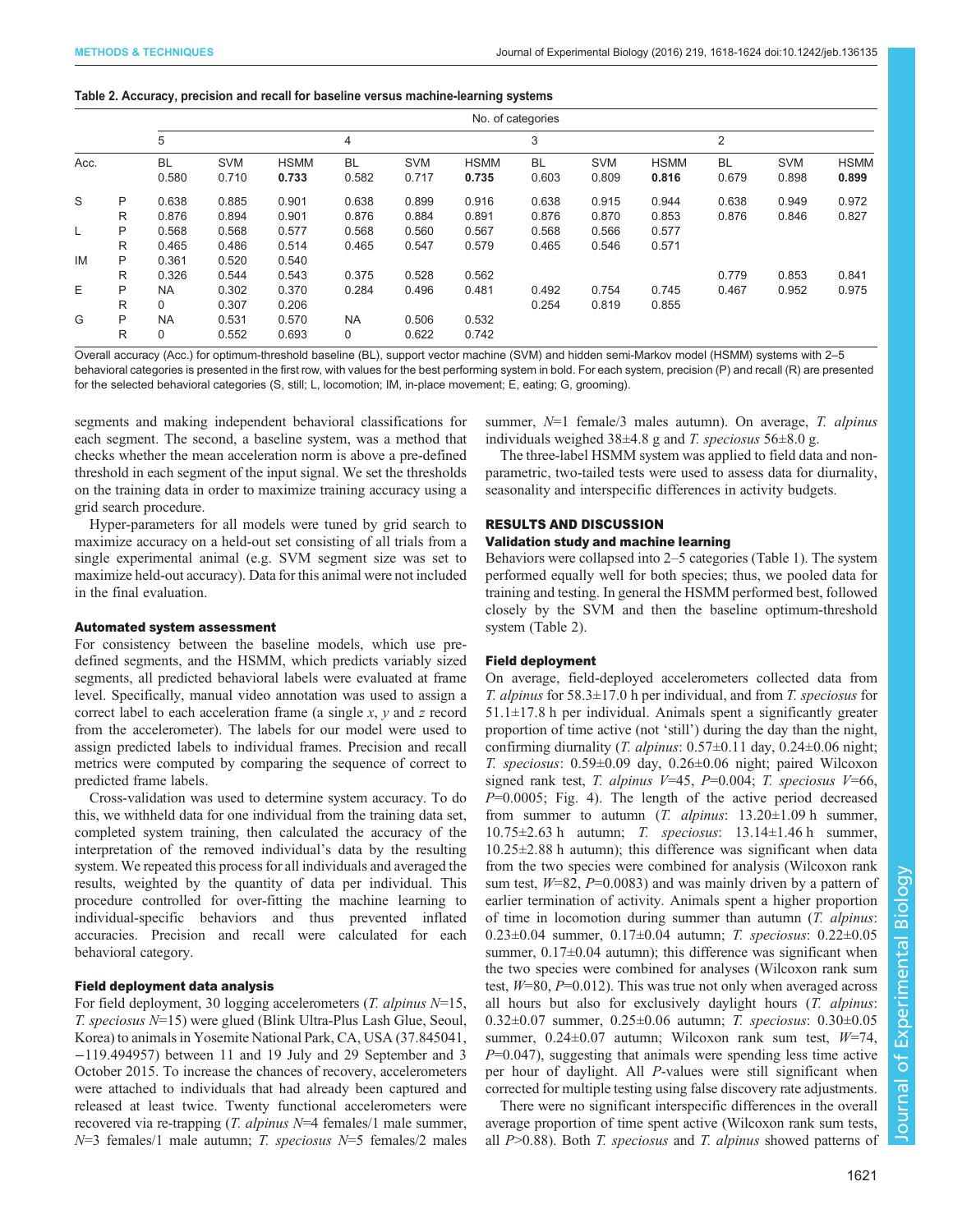<span id="page-4-0"></span>

Fig. 4. Three-category hidden semi-Markov model (HSMM)-labeled activity budgets for wild chipmunks in summer and autumn. The mean percentage time spent on each behavioral category according to the three-category HSMM (black: still, gray: in-place movement, white: locomotion), averaged across individuals, is plotted against time for Tamias alpinus in (A) summer (N=5) and (C) autumn (N=4), and T. speciosus in (B) summer (N=7) and (D) autumn (N=4). Horizontal bars indicate the approximate light:dark cycle.

spending more time active at midday  $(11:00-14:00)$  h) than in the morning/late-afternoon (07:00–10:00 h, 15:00–18:00 h), but this comparison was only significant for T. speciosus in autumn (Wilcoxon rank sum test,  $W=60$ ,  $P=0.03$ ). Interspecific comparisons of these time of day-specific and season-specific activity levels did not reveal any significant differences (Wilcoxon rank sum tests, all  $P > 0.49$ ), though visual inspection of the data did suggest a potential pattern of interspecific differences in autumn, when *T. alpinus* showed brief activity peaks around 06:00 h and 14:00 h in contrast to *T. speciosus*, which had higher inactivity around 06:00 h and peak activity at midday.

## **Discussion**

Using newly developed, low-mass, data-logging accelerometers in combination with advanced machine-learning techniques, we have shown that successful accelerometer deployment is possible for small-bodied, free-living animals. We have also provided the first quantitative descriptions of activity budgets in the focal species. While the data did not support our hypothesis that, in contrast to T. speciosus, T. alpinus would spend more time active in the morning and late afternoon than at midday, when temperatures are higher, visual inspection of activity rhythms does suggest the possibility of more fine-scale interspecific differences, and future studies with larger sample sizes can explore the impacts of various environmental variables on activity budgets in these species.

## Validation techniques

Conducting a validation study is a critical first step for using accelerometers to collect data on the activity budgets of free-living animals. Validation studies should collect time-matched, paired

1622

datasets consisting of behavioral observations and accelerometer readings. A variety of methods can determine whether accelerometer data are reliably correlated with behaviors, some of which are being developed for general use [\(Gao et al](#page-5-0)., 2013; [Resheff](#page-5-0) et al.[, 2014; Sakamoto et al., 2009](#page-5-0)). In some cases where an independent captive study is not possible, animals may be observed in zoos or in the wild, or surrogate species may be used [\(Campbell](#page-5-0) [et al., 2013; Grünewälder et al., 2012; Nathan et al., 2012](#page-5-0); [Wang](#page-5-0) [et al., 2015\)](#page-5-0). Additionally, we assessed the accuracy of our system using a cross-validation method, which generated a system that was robust to individual differences in behavior.

## Machine learning and assessment

While the HSMM did improve system performance, the enhancement was modest. However, it is possible that integrating adaptive segment length and sequential correlations – properties unique to the HSMM – into future automated accelerometer interpretation models could be useful in other study systems, particularly when constant recording is possible.

All systems were most inaccurate at identifying locomotion. This could be due to the short time scale of locomotory behaviors, particularly in captivity: average locomotory behaviors were approximately 1.8 s, versus 7.2 s for in-place movement and 18 s for still. This may have made it difficult to perfectly identify start and end times for locomotion. This will likely be a general challenge for using accelerometers to remotely identify behaviors of small animals, which have less inertia, meaning they can accelerate more quickly ([Randall et al](#page-5-0)., 2002) and are able to start and complete behaviors on shorter time scales than larger animals. Using highspeed video and/or recording data in larger arenas during validation studies could help ameliorate this problem.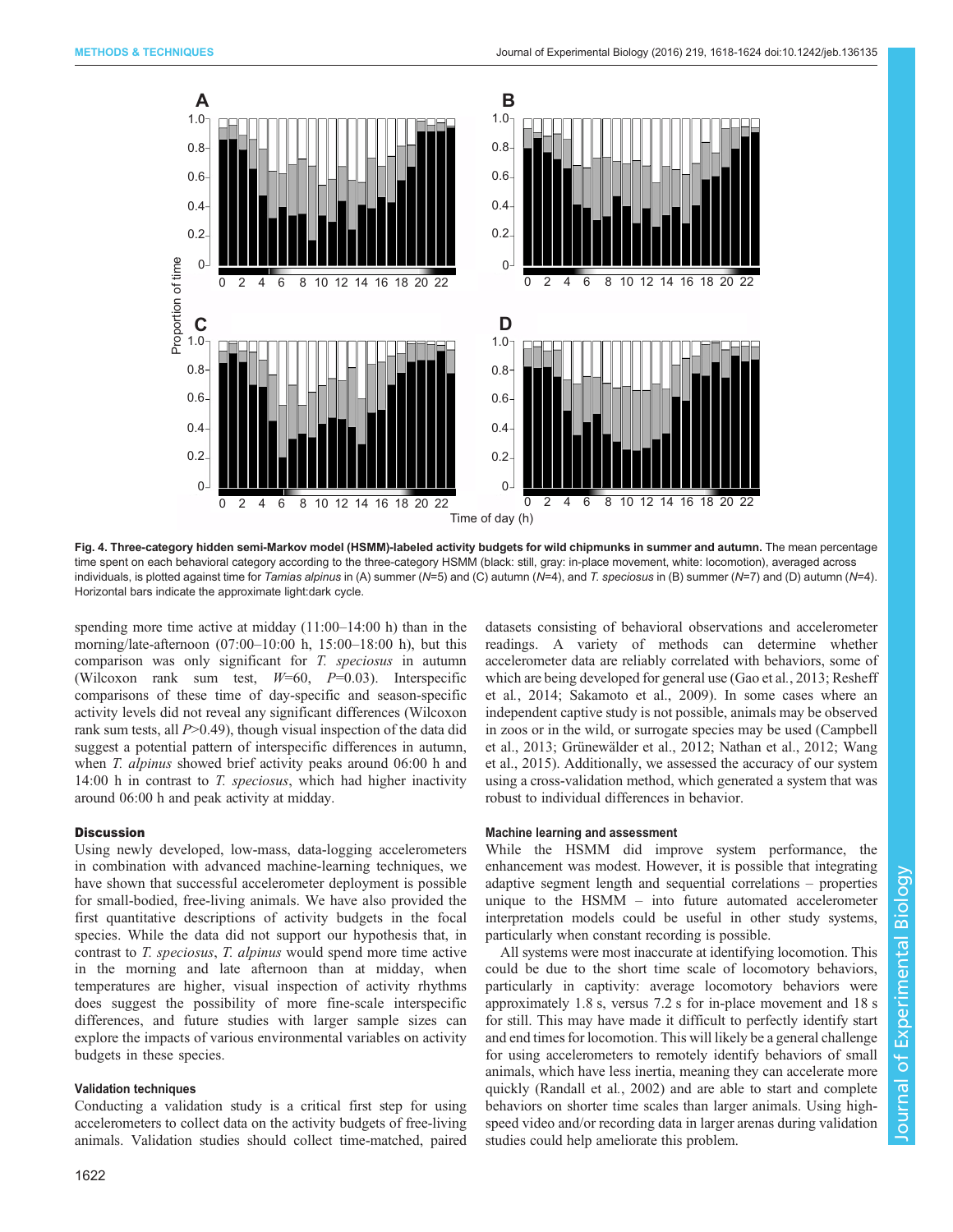#### <span id="page-5-0"></span>Limitations and future directions

The methods described here are promising, but come with some limitations. First, battery life is an issue when studying small animals because of the limitations on weight; consequently, noncontinuous recording may be necessary. Our field-recording regime was conservative but, with enough animals, sufficient for generating meaningful activity budgets. Future studies can employ adaptive programming, including logging only when movement is initiated or during specific times of interest. Second, wearing an accelerometer may alter animal behavior. Although we limited accelerometers to <5% of body mass, future studies should examine impacts of this weight. Third, our attachment method (glue-on) and data-acquisition strategy (non-transmitting) limited weight but required individuals to be recaptured relatively quickly; future work could explore the feasibility of low-weight collar or harness attachments.

Accelerometers offer important improvements over more traditional methods of monitoring animal activity, particularly for small-bodied or cryptic species that are difficult to observe directly. This technology makes data collection more efficient and machine learning can facilitate the accurate interpretation of accelerometer output. Understanding how behavior varies with season and climate could be informative for predicting and understanding responses to climate change, which is relevant to the focal species (Moritz et al., 2008). Although improvements to this technology will no doubt be forthcoming, use of accelerometers has the potential to generate numerous novel insights into the biology of small-bodied animals.

#### Acknowledgements

We thank the hardworking field assistants who contributed to this study; E. A. Lacey, J. S. Brashares and R. L. Caldwell for guidance in study design; and E. A. Lacey and three anonymous reviewers for valuable comments on the manuscript.

#### Competing interests

The authors declare no competing or financial interests.

#### Author contributions

D.S. designed the accelerometers. T.T.H. designed and executed the study with help from R.E.W. T.B.-K. implemented machine learning. T.T.H. prepared the manuscript with input from all authors.

#### Funding

National Science Foundation GRFP to T.B. and T.T.H. National Science Foundation DDIG, Valentine Eastern Sierra Reserve, American Museum of Natural History, American Society of Mammalogists, and UC Berkeley Museum of Vertebrate Zoology to T.T.H. Berkeley Initiative in Global Change Biology and Gordon and Betty Moore Foundation to R.E.W.

#### References

- Bahnak, B. R. and Kramm, K. R. [\(1977\). The influence of environmental](http://dx.doi.org/10.1007/BF01555196) [temperature and photoperiod on activity in the red squirrel, Tamiasciurus](http://dx.doi.org/10.1007/BF01555196) hudsonicus. [Int. J. Biometeorol.](http://dx.doi.org/10.1007/BF01555196) 21, 348-356.
- Bidder, O. R., Campbell, H. A., Gómez-Laich, A., Urgé, P., Walker, J., Cai, Y., [Gao, L., Quintana, F. and Wilson, R. P.](http://dx.doi.org/10.1371/journal.pone.0088609) (2014). Love thy neighbour: automatic [animal behavioural classification of acceleration data using the k-nearest](http://dx.doi.org/10.1371/journal.pone.0088609) [neighbour algorithm.](http://dx.doi.org/10.1371/journal.pone.0088609) PLoS ONE 9, e88609.
- [Brown, D. D., Kays, R., Wikelski, M., Wilson, R. and Klimley, A. P.](http://dx.doi.org/10.1186/2050-3385-1-20) (2013). [Observing the unwatchable through acceleration logging of animal behavior.](http://dx.doi.org/10.1186/2050-3385-1-20) [Anim. Biotelem.](http://dx.doi.org/10.1186/2050-3385-1-20) 1, 20.
- [Campbell, H. A., Gao, L., Bidder, O. R., Hunter, J. and Franklin, C. E.](http://dx.doi.org/10.1242/jeb.089805) (2013). [Creating a behavioural classification module for acceleration data: using a captive](http://dx.doi.org/10.1242/jeb.089805) [surrogate for difficult to observe species.](http://dx.doi.org/10.1242/jeb.089805) J. Exp. Biol. 216, 4501-4506
- [Carroll, G., Slip, D., Jonsen, I. and Harcourt, R.](http://dx.doi.org/10.1242/jeb.113076) (2014). Supervised accelerometry [analysis can identify prey capture by penguins at sea.](http://dx.doi.org/10.1242/jeb.113076) J. Exp. Biol. 217, [4295-4302.](http://dx.doi.org/10.1242/jeb.113076)
- [Davis, R. W., Fuiman, L. A., Williams, T. M., Collier, S. O., Hagey, W. P.,](http://dx.doi.org/10.1126/science.283.5404.993) [Kanatous, S. B., Kohin, S. and Horning, M.](http://dx.doi.org/10.1126/science.283.5404.993) (1999). Hunting behavior of a marine [mammal beneath the Antarctic fast ice.](http://dx.doi.org/10.1126/science.283.5404.993) Science 283, 993-996.
- [Escalante, H. J., Rodriguez, S. V., Cordero, J., Kristensen, A. R. and Cornou, C.](http://dx.doi.org/10.1016/j.compag.2013.01.003) [\(2013\). Sow-activity classification from acceleration patterns: a machine learning](http://dx.doi.org/10.1016/j.compag.2013.01.003) approach. [Comput. Electron. Agric.](http://dx.doi.org/10.1016/j.compag.2013.01.003) 93, 17-26.
- [Gao, L., Campbell, H. A., Bidder, O. R. and Hunter, J.](http://dx.doi.org/10.1016/j.ecoinf.2012.09.003) (2013). A Web-based [semantic tagging and activity recognition system for species](http://dx.doi.org/10.1016/j.ecoinf.2012.09.003)' accelerometry data. [Ecol. Inform.](http://dx.doi.org/10.1016/j.ecoinf.2012.09.003) 13, 47-56.
- Grünewä[lder, S., Broekhuis, F., Macdonald, D. W., Wilson, A. M., McNutt, J. W.,](http://dx.doi.org/10.1371/journal.pone.0049120) Shawe-Taylor, J. and Hailes, S. [\(2012\). Movement activity based classification](http://dx.doi.org/10.1371/journal.pone.0049120) [of animal behaviour with an application to data from cheetah \(Acinonyx jubatus\).](http://dx.doi.org/10.1371/journal.pone.0049120) [PLoS ONE](http://dx.doi.org/10.1371/journal.pone.0049120) 7, e49120.
- [Hammond, T. T., Palme, R. and Lacey, E. A.](http://dx.doi.org/10.1016/j.ygcen.2014.11.013) (2015). Contrasting stress responses [of two co-occurring chipmunk species \(Tamias alpinus and T. speciosus\).](http://dx.doi.org/10.1016/j.ygcen.2014.11.013) Gen. [Comp. Endocrinol.](http://dx.doi.org/10.1016/j.ygcen.2014.11.013) 211, 114-122.
- Heller, H. C. and Poulson, T. [\(1972\). Altitudinal zonation of chipmunks \(Eutamias\):](http://dx.doi.org/10.2307/2423563) [adaptations to aridity and high temperature.](http://dx.doi.org/10.2307/2423563) Am. Midl. Nat. 87, 296-313.
- Jelinek, F. (1998). Statistical Methods for Speech Recognition. Cambridge, MA: MIT press.
- [Kays, R., Crofoot, M. C., Jetz, W. and Wikelski, M.](http://dx.doi.org/10.1126/science.aaa2478) (2015). Terrestrial animal [tracking as an eye on life and planet.](http://dx.doi.org/10.1126/science.aaa2478) Science 348, aaa2478.
- Kramm, K. R. and Kramm, D. A. [\(1980\). Photoperiodic control of circadian activity](http://dx.doi.org/10.1007/BF02245543) [rhythms in diurnal rodents.](http://dx.doi.org/10.1007/BF02245543) Intl. J. Biometeorol. 24, 65-76.
- Kummerfeld, J. K., Berg-Kirkpatrick, T., Klein, D. (2015). An empirical analysis of optimization for max-margin nlp. Proceedings of the Conference on Empirical Methods in Natural Language Processing, 273-279.
- [Lagarde, F., Guillon, M., Dubroca, L., Bonnet, X., Ben Kaddour, K., Slimani, T.](http://dx.doi.org/10.1016/j.anbehav.2007.01.010) and El mouden, E.H. [\(2008\). Slowness and acceleration: a new method to](http://dx.doi.org/10.1016/j.anbehav.2007.01.010) [quantify the activity budget of chelonians.](http://dx.doi.org/10.1016/j.anbehav.2007.01.010) Anim. Behav. 75, 319-329.
- Levinson, S. [\(1986\). Continuously variable duration hidden Markov models for](http://dx.doi.org/10.1016/S0885-2308(86)80009-2) [automatic speech recognition.](http://dx.doi.org/10.1016/S0885-2308(86)80009-2) Comp. Speech Lang. 1, 29-45.
- [Lopes, P. C., Springthorpe, D. and Bentley, G. E.](http://dx.doi.org/10.1002/jez.1873) (2014). Increased activity [correlates with reduced ability to mount immune defenses to endotoxin in zebra](http://dx.doi.org/10.1002/jez.1873) finches. [J. Exp. Zool. A Ecol. Genet. Physiol.](http://dx.doi.org/10.1002/jez.1873) 321, 422-431.
- Martiskainen, P., Järvinen, M., Skö[n, J.-P., Tiirikainen, J., Kolehmainen, M. and](http://dx.doi.org/10.1016/j.applanim.2009.03.005) Mononen, J. [\(2009\). Cow behaviour pattern recognition using a three](http://dx.doi.org/10.1016/j.applanim.2009.03.005)[dimensional accelerometer and support vector machines.](http://dx.doi.org/10.1016/j.applanim.2009.03.005) Appl. Anim. Behav. Sci. 119[, 32-38.](http://dx.doi.org/10.1016/j.applanim.2009.03.005)
- [McClune, D. W., Marks, N. J., Wilson, R. P., Houghton, J. D. R., Montgomery,](http://dx.doi.org/10.1186/2050-3385-2-5) [I. W., McGowan, N. E., Gormley, E. and Scantlebury, M.](http://dx.doi.org/10.1186/2050-3385-2-5) (2014). Tri-axial [accelerometers quantify behaviour in the Eurasian badger \(Meles meles\): towards](http://dx.doi.org/10.1186/2050-3385-2-5) [an automated interpretation of field data.](http://dx.doi.org/10.1186/2050-3385-2-5) Anim. Biotelem. 2, 5.
- [Moritz, C., Patton, J. L., Conroy, C. J., Parra, J. L., White, G. C. and Beissinger,](http://dx.doi.org/10.1126/science.1163428) S. R. [\(2008\). Impact of a century of climate change on small-mammal](http://dx.doi.org/10.1126/science.1163428) [communities in Yosemite National Park, USA.](http://dx.doi.org/10.1126/science.1163428) Science 322, 261-264.
- Nakamura, I., Goto, Y. and Sato, K. [\(2015\). Ocean sunfish rewarm at the surface](http://dx.doi.org/10.1111/1365-2656.12346) [after deep excursions to forage for siphonophores.](http://dx.doi.org/10.1111/1365-2656.12346) J. Anim. Ecol. 84, 590-603.
- [Nathan, R., Spiegel, O., Fortmann-Roe, S., Harel, R., Wikelski, M. and Getz,](http://dx.doi.org/10.1242/jeb.058602) W. M. [\(2012\). Using tri-axial acceleration data to identify behavioral modes of free](http://dx.doi.org/10.1242/jeb.058602)[ranging animals: general concepts and tools illustrated for griffon vultures.](http://dx.doi.org/10.1242/jeb.058602) J. Exp. Biol. 215[, 986-996.](http://dx.doi.org/10.1242/jeb.058602)
- Randall, D., Burggren, W. W., French, K. and Eckert, R. (2002). Eckert Animal Physiology: Mechanisms and Adaptations. New York, USA: W.H. Freeman.
- [Resheff, Y. S., Rotics, S., Harel, R., Spiegel, O. and Nathan, R.](http://dx.doi.org/10.1186/s40462-014-0027-0) (2014). [AcceleRater: a web application for supervised learning of behavioral modes from](http://dx.doi.org/10.1186/s40462-014-0027-0) [acceleration measurements.](http://dx.doi.org/10.1186/s40462-014-0027-0) Mov. Ecol. 2, 27.
- [Rubidge, E. R., Monahan, W. B., Parra, J. L., Cameron, S. E. and Brashares, J. S.](http://dx.doi.org/10.1111/j.1365-2486.2010.02297.x) [\(2010\). The role of climate, habitat, and species co-occurrence as drivers of](http://dx.doi.org/10.1111/j.1365-2486.2010.02297.x) [change in small mammal distributions over the past century.](http://dx.doi.org/10.1111/j.1365-2486.2010.02297.x) Glob. Change Biol. 17[, 696-708.](http://dx.doi.org/10.1111/j.1365-2486.2010.02297.x)
- [Sakamoto, K. Q., Sato, K., Ishizuka, M., Watanuki, Y., Takahashi, A., Daunt, F.](http://dx.doi.org/10.1371/journal.pone.0005379) and Wanless, S. [\(2009\). Can ethograms be automatically generated using body](http://dx.doi.org/10.1371/journal.pone.0005379) [acceleration data from free-ranging birds?](http://dx.doi.org/10.1371/journal.pone.0005379) PLoS ONE 4, e5379.
- [Shamoun-Baranes, J., Bom, R., van Loon, E. E., Ens, B. J., Oosterbeek, K. and](http://dx.doi.org/10.1371/journal.pone.0037997) Bouten, W. [\(2012\). From sensor data to animal behaviour: an oystercatcher](http://dx.doi.org/10.1371/journal.pone.0037997) example. [PLoS ONE](http://dx.doi.org/10.1371/journal.pone.0037997) 7, e37997.
- [Sih, A., Ferrari, M. C. O. and Harris, D. J.](http://dx.doi.org/10.1111/j.1752-4571.2010.00166.x) (2011). Evolution and behavioural [responses to human-induced rapid environmental change.](http://dx.doi.org/10.1111/j.1752-4571.2010.00166.x) Evol. Appl. 4, 367-387.
- Sikes, R. S. and Gannon, W. L. [\(2011\). Guidelines of the American Society of](http://dx.doi.org/10.1644/10-MAMM-F-355.1) [Mammalogists for the use of wild mammals in research.](http://dx.doi.org/10.1644/10-MAMM-F-355.1) J. Mammal. **92**, 235-253.
- Taskar, B., Chatalbashev, V., Koller, D. and Guestrin, C. (2005). Learning structured prediction models: A large margin approach. Proceedings of the 22nd International Conference on Machine learning, 896-903.
- Tsochantaridis, I., Hofmann, T., Joachims, T. and Altun, Y. (2004). Support vector machine learning for interdependent and structured output spaces. Proceedings of the 21st International Conference on Machine learning, 104.
- [Wang, Y., Nickel, B., Rutishauser, M., Bryce, C. M., Williams, T. M., Elkaim, G.](http://dx.doi.org/10.1186/s40462-015-0030-0) and Wilmers, C. C. [\(2015\). Movement, resting, and attack behaviors of wild](http://dx.doi.org/10.1186/s40462-015-0030-0) [pumas are revealed by tri-axial accelerometer measurements.](http://dx.doi.org/10.1186/s40462-015-0030-0) Mov. Ecol. 3, 2.
- [Wauters, L., Swinnen, C. and Dhondt, A. A.](http://dx.doi.org/10.1111/j.1469-7998.1992.tb04345.x) (1992). Activity budget and foraging [behaviour of red squirrels \(Sciurus vulgaris\) in coniferous and deciduous habitats.](http://dx.doi.org/10.1111/j.1469-7998.1992.tb04345.x) J. Zool. 227[, 71-86.](http://dx.doi.org/10.1111/j.1469-7998.1992.tb04345.x)